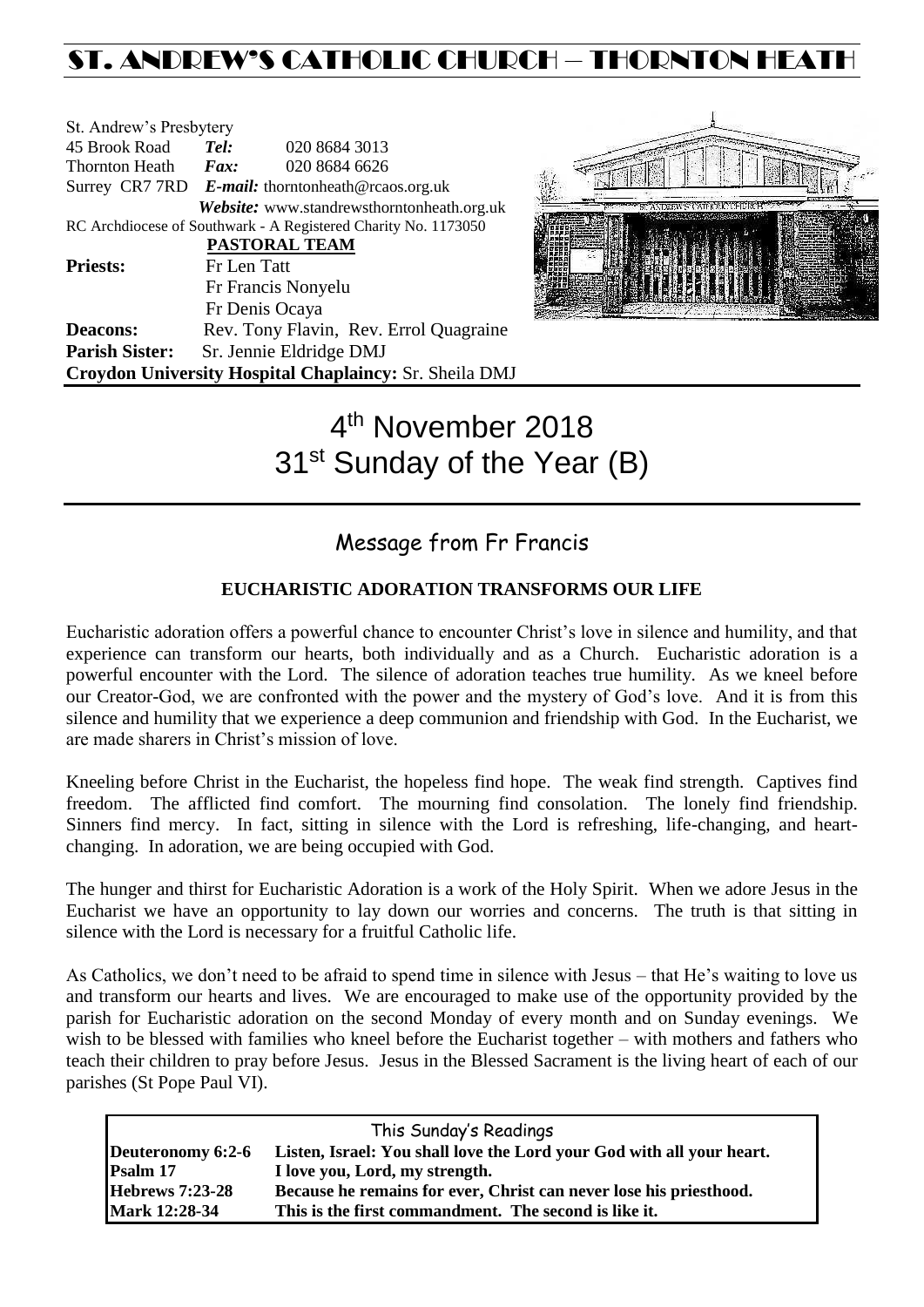## Diary for the Week

| Sunday 4 <sup>th</sup> November       |                    | 6.00pm (Saturday) First Mass of Sunday | For the Church                |
|---------------------------------------|--------------------|----------------------------------------|-------------------------------|
| $31st$ Sunday of the Year             |                    |                                        |                               |
| (B)                                   | 9.30am             | Mass                                   | Clement Nwafor RIP (Anniv)    |
|                                       | 11.30am            | Mass                                   | Parishioners                  |
|                                       | 5.00pm             | <b>Rosary</b>                          |                               |
|                                       | $5.15 - 5.45$ pm   | <b>Exposition and Benediction</b>      |                               |
|                                       | 6.00 <sub>pm</sub> | Mass                                   | November List                 |
|                                       | $7.00 - 9.00$ pm   | <b>Charismatic Prayer Group</b>        |                               |
| <b>Monday 5<sup>th</sup> November</b> | 7.30am             | <b>Mass</b>                            | John Mascarenhas RIP          |
| Feria                                 | 10.00am            | Mass                                   | November List                 |
| Phil 2:1-4                            | $5.45 - 7.15$ pm   | <b>Beavers (hall)</b>                  |                               |
| Lk 14:12-14                           | $7.00 - 8.00$ pm   | <b>Parish Surgery</b>                  |                               |
|                                       | $7.30 - 9.00$ pm   | Scouts (hall)                          |                               |
| Tuesday 6 <sup>th</sup> November      | 7.30am             | <b>Mass</b>                            | November List                 |
| Feria                                 | 10.00am            | Mass                                   | Samuel & Emily Ward           |
| Phil 2:5-11                           | 6.30pm             | <b>First Holy Communion</b>            |                               |
| Lk 14:15-24                           |                    | (Parents Meeting) – hall               |                               |
|                                       | 7.45pm             | R.C.I.A.                               |                               |
| Wednesday 7 <sup>th</sup> November    | 7.30am             | <b>Mass</b>                            | Souls of Deceased Legionaries |
| Feria                                 | 10.00am            | Mass                                   | November List                 |
| Phil 2:12-18                          | 2.00 <sub>pm</sub> | <b>Active Retirement Group</b>         |                               |
| Lk 14:25-33                           | 6.00pm             | <b>Lectio Divina Group (hall)</b>      |                               |
|                                       | 7.00pm             | Church parade practice                 |                               |
|                                       | 7.30pm             | <b>Legion of Mary (hall)</b>           |                               |
| Thursday 8 <sup>th</sup> November     | 7.30am             | Mass                                   | Jessica Mary Badu RIP         |
| Feria                                 | 10.00am            | Mass                                   | November List                 |
| Phil 3:3-8                            | $7.00 - 8.30$ pm   | <b>Cubs (St James the Great)</b>       |                               |
| Lk 15:1-10                            | 7.30pm             | <b>Spirituality Talk (hall)</b>        |                               |
|                                       | 8.00pm             | <b>Baptism course</b>                  |                               |
| Friday 9 <sup>th</sup> November       | 7.30am             | Mass                                   | November List                 |
| Dedication of the Lateran             | 10.00am            | Mass                                   | Aleixo D'Souza RIP            |
| <b>Basilica</b>                       | 7.00pm             | <b>Liturgy Committee</b>               |                               |
| Ezk 47:1-2. 8-9. 12                   |                    | <b>Meeting (EA room)</b>               |                               |
| 1 Cor 3:9-11. 16-17                   |                    |                                        |                               |
| $Jn 2:13-22$                          |                    |                                        |                               |
| Saturday 10 <sup>th</sup> November    | 9.30am             | Mass                                   | November List                 |
| St Leo the Great                      | $10.00 - 10.30$ am | <b>Confessions</b>                     |                               |
| Phil 4:10-19                          | $5.00 - 5.30$ pm   | <b>Confessions</b>                     |                               |
| Lk 16:9-15                            | 6.00 <sub>pm</sub> | <b>First Mass of Sunday</b>            | Glenda McGrath RIP            |
| Sunday 11 <sup>th</sup> November      | 9.30am             | Mass                                   | Parishioners                  |
| $32nd$ Sunday of the Year             | 11.30am            | <b>Mass</b>                            | Ward Dead                     |
| (B)                                   | 5.00pm             | <b>Rosary</b>                          |                               |
|                                       | $5.15 - 5.45$ pm   | <b>Exposition and Benediction</b>      |                               |
| Remembrance Sunday                    | 6.00 <sub>pm</sub> | Mass                                   | November List                 |
|                                       | $7.00 - 9.00$ pm   | <b>Charismatic Prayer Group</b>        |                               |
|                                       |                    |                                        |                               |

| Money Matters                 |                               |                              |  |  |
|-------------------------------|-------------------------------|------------------------------|--|--|
|                               | <b>Collection Last Sunday</b> | £1,278.79 (£1.27 per person) |  |  |
|                               | Payment by Standing Order     | 761.00                       |  |  |
|                               | Total offertory               | £2,039.79                    |  |  |
|                               | Second collection for PACT    |                              |  |  |
| Thank you for your generosity |                               |                              |  |  |



Altar Servers **Church Cleaners Church Cleaners** This week Team 1 This week St Jude's Group Next week Team 2 Next week Judie's Crew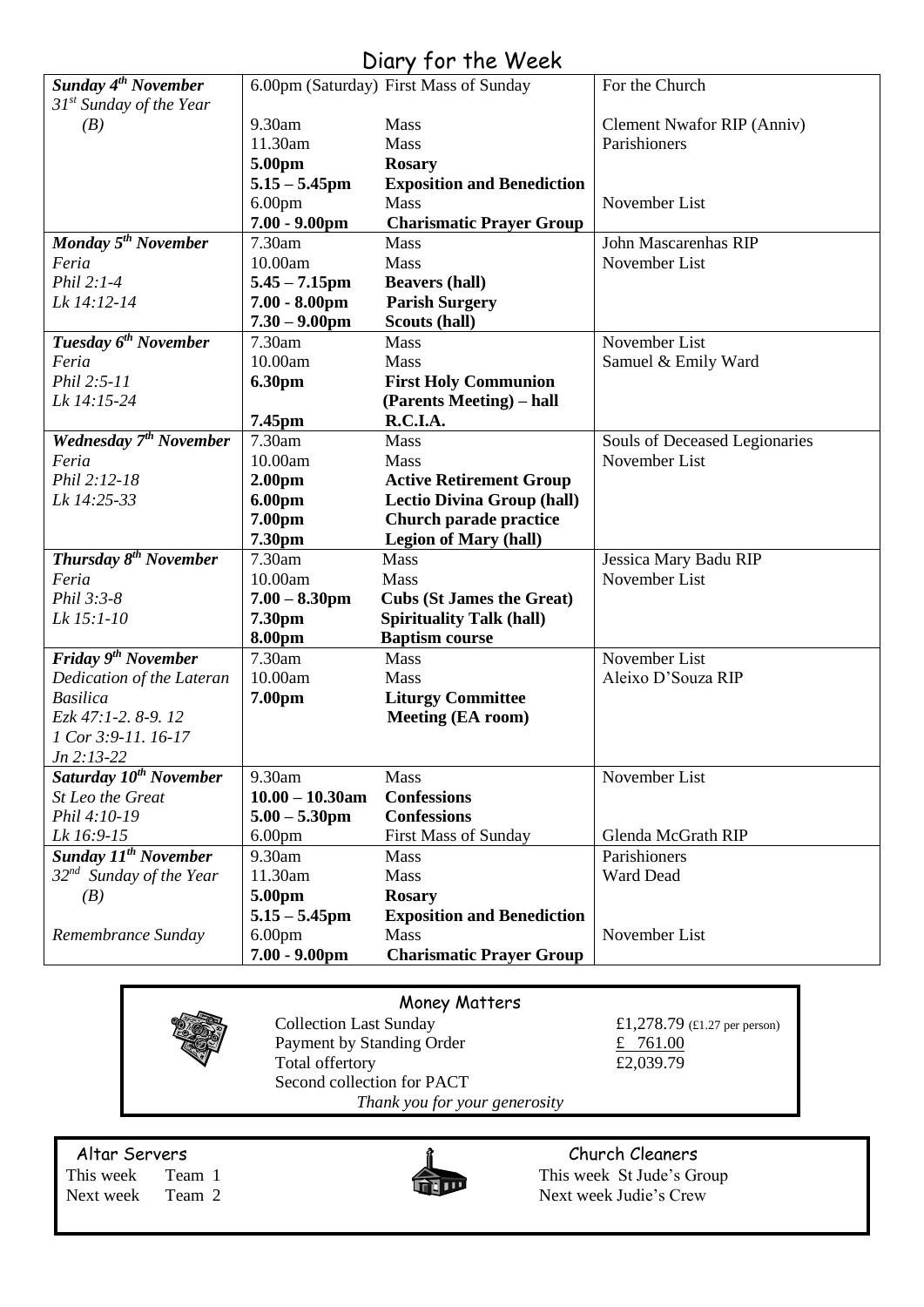### St. Andrew's Parish Notices

#### **SECOND COLLECTION THIS WEEKEND**

The second collection this weekend will be for PACT (Prison Advice & Care Trust), it is a day of prayer and action for prisoners and their dependents. On this day we direct our thoughts and prayers to prisoners, their families and their children. This will also provide an important opportunity to reflect on how we as a community can make a difference to the lives of those who are affected by the criminal justice system. We welcome Paul Booton from PACT who will speak at the 9.30am and 11.30am Masses.

#### **400 CLUB**

The winners for October are: Salvina Bartholomueusz: £20 No: 007 Mary Barry: £10 No: 130 Annette Gresham: £10 No: 030

#### **ANNUAL HARVEST FESTIVAL APPEAL**

Thank you to everyone who gave so generously to our collection for both Nightwatch in Croydon and also for Croydon Refugee Centre. Thank you for your support and generosity.

#### **EUCHARISTIC ADORATION**

Thank you for all those who signed up at our recent Mission for Eucharistic Adoration. We are trying to organise a program to develop our Eucharistic Adoration in the parish so please watch this space. In the meantime you are reminded that there is Adoration every Sunday afternoon at 5.15pm and every second Monday of the Month at 7.00pm for Family Holy hour. Also on November 29<sup>th</sup> Deacon Tony Flavin and Geraldine Daly are giving a talk on Adoration which will explain their experiences at the recent Adoramus conference. This event will include Adoration.

#### **NOVEMBER PRAYERS FOR THE DECEASED**

During the month of November we particularly pray for those who have died. A list of the deceased whose funerals took place here at St Andrew's will be displayed in the front of the Altar. Anyone who has a relative or friend who has died elsewhere in the last year should give in their names and date of death to the office or to one of the Priests and the name will be added to this list.

Holy Souls envelopes are available in the porch for you to place your lists of deceased. These envelopes will be brought up during each Mass in the month of November. On Saturday 24<sup>th</sup> November at 9.30am we will hold our annual Mass for those who have died in the last year. We will try to invite relatives of those whose funerals took place here in the last year and hope that any parishioner who has had a death in the family in the last year will also come.

#### **FIRST HOLY COMMUNION**

There will be a meeting for parents of children aged 7-8 (school year 3) who want their child/children to make their First Holy Communion next year on Tuesday  $6<sup>th</sup>$  November between 6.30 -7.30pm in the Church hall. Those whose child/children are in school year four and who missed making their First Holy Communion last year are also welcome to attend. We will be outlining the requirements for the programme and asking that you complete a form in order to register your child/children so we can order the books for when the sessions start in January.

#### **MEMORIAL SERVICE FOR ALAN (CHRIS) OGWUKE RIP**

The family of Alan Ogwuke would like to invite you to attend his memorial service here at St Andrew's on Saturday 10<sup>th</sup> November at 4.00pm. Our condolences and prayers as a parish go out to the family.

#### **STEWARDSHIP TALKS: THURSDAYS AT 7.30PM IN THE HALL**

Please join us for St Andrew's An Encounter with the Lord through Spirituality talks. The talks explore some of the spiritualities of the Church and to encounter the Lord. The talks are on Thursday evenings in the hall starting at 7.30pm. Our next talk is on 8<sup>th</sup> November when the talk is "The Spirituality of Francis De Salles, Imitation of Christ" with Dr Mark Nash.